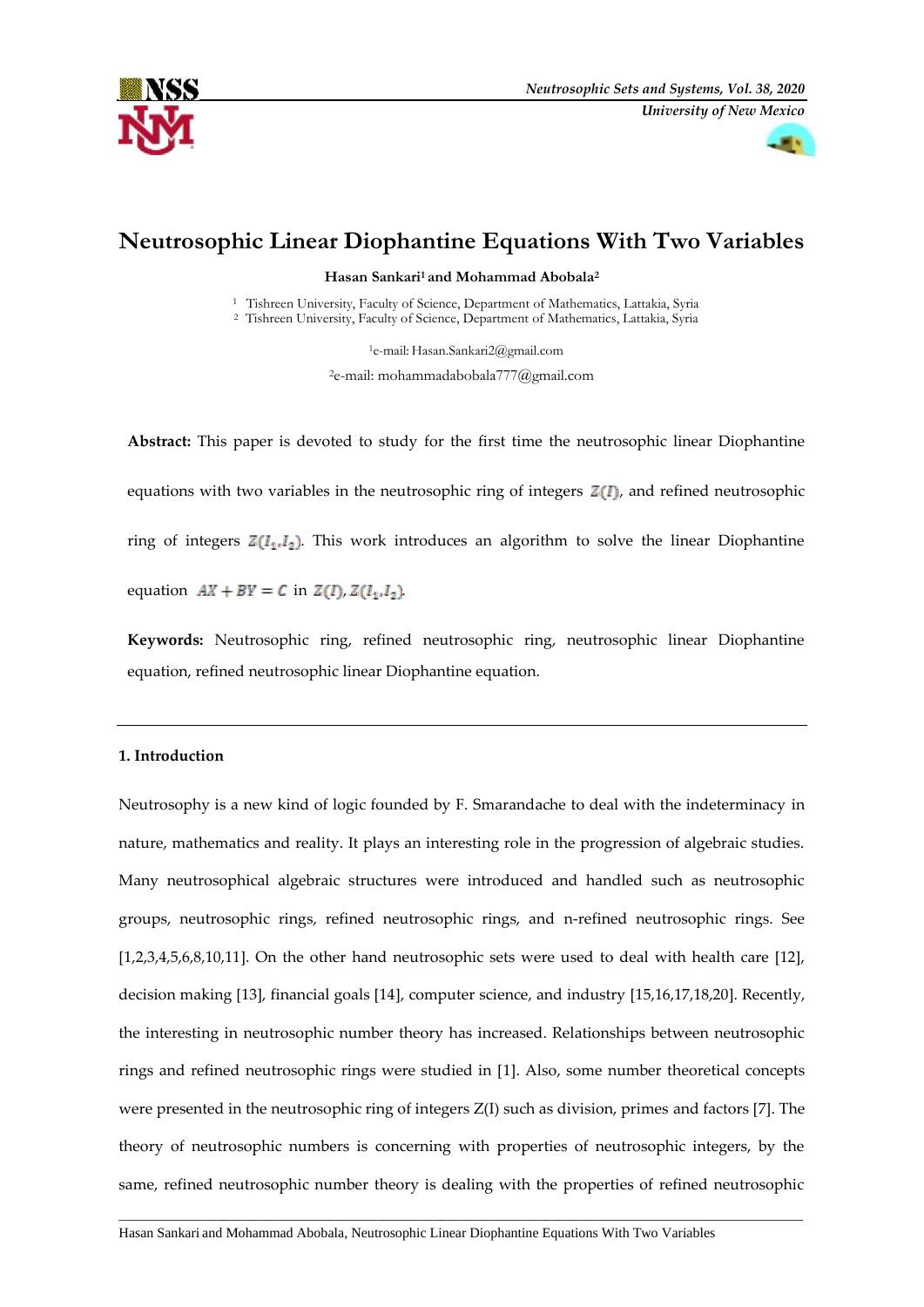integers. One of the most important number theoretical concepts is the concept of linear Diophantine equations, these equations were solved in the case of classical integers [9]. Through this paper, we aim to find an algorithm to solve such equations in the case of neutrosophic integers and refined neutrosophic integers by using classical number theoretical methods, where a relationship between neutrosophic equations and classical equations is described.

This work continues the efforts of establishing neutrosophical number theory. It studies the concept of linear Diophantine equations with two variables with respect to neutrosophic integers and refined neutrosophic integers. We determine the sufficient condition for the solvability of these equations and introduce an algorithm which gives the solution in easy way.

## **2. Preliminaries**

# **Theorem 2.1: [9]**

Let  $AX + BY = C$  be a linear Diophantine equation, where  $A, B, C \in \mathbb{Z}$ . Then it is solvable if and only

if  $gcd(A, B)$  |C. To check the solution's form of classical linear Diophantine equation based on Euclidean division theorem in the ring of integers Z, see [9].

# **Definition 2.2:[6]**

Let  $(R, +, \times)$  be a ring,  $R(I)=\{a+bI; a,b \in R\}$  is called the neutrosophic ring where I is a neutrosophic

element with condition  $I^2 = I$ .

If R=Z, then R(I) is called the neutrosophic ring of integers.

#### **Definition 2.3:[4]**

Let  $(R, +, \times)$  be a ring,  $(R(I_1, I_2), +, \times)$  is called a refined neutrosophic ring generated by R,  $I_1, I_2$ .

If R=Z, then  $(R(I_1, I_2)$ ,  $+$ , $\times$ ) is called the refined neutrosophic ring of integers.

## **Definition 2.4: [5]**

Let  $(G,*)$  be a group . Then the neutrosophic group is generated by G and I under  $*$  denoted by  $N(G) = { < G \cup I >,* }$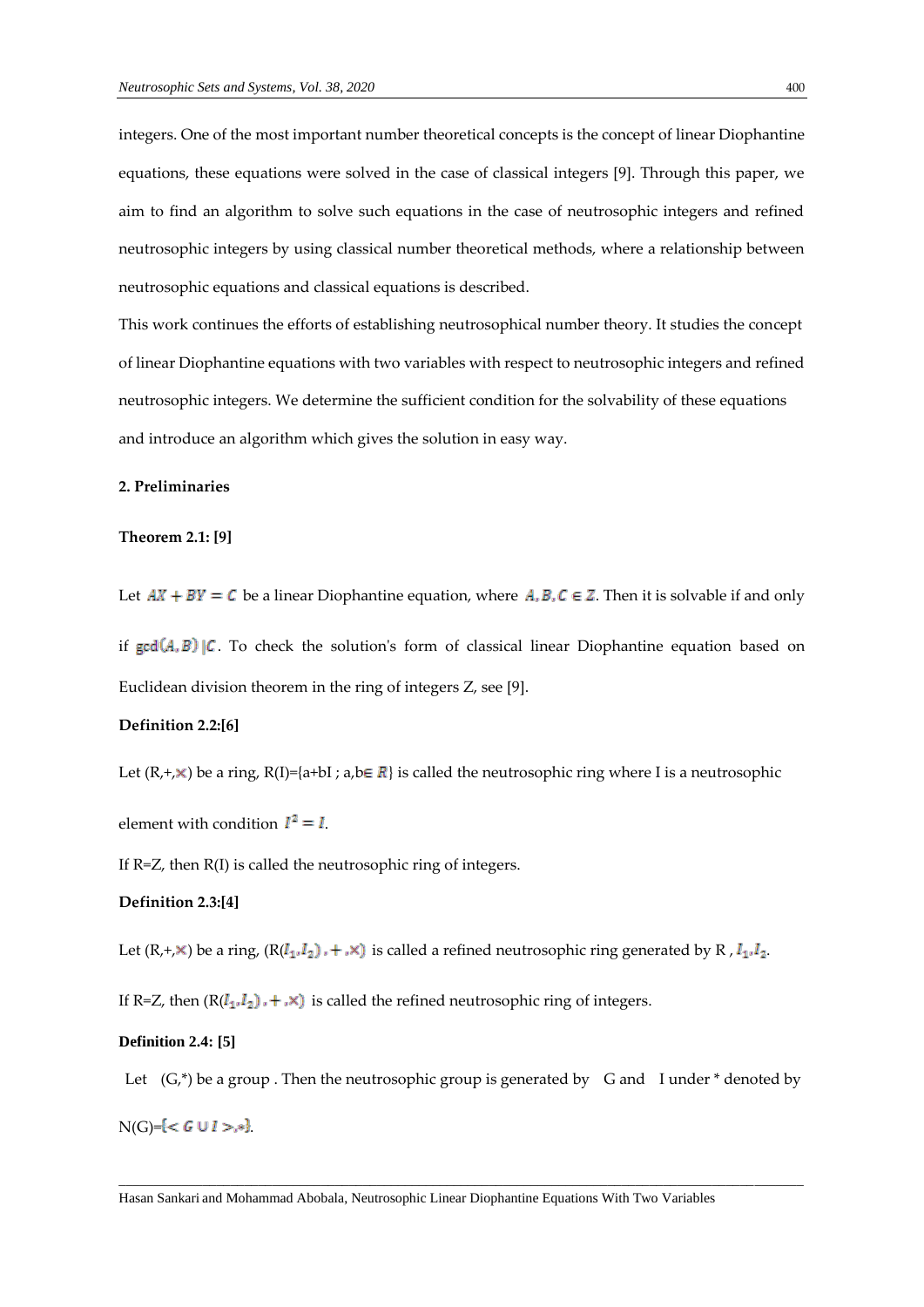*I* is called the indeterminate (neutrosophic element) with the property  $I^2 = I$ .

## **3. Main results**

## **Definition 3.1:**

Let  $Z(I) = \{a + bl : a, b \in Z\}$  be the neutrosophic ring of integers. The neutrosophic linear Diophantine equation with two variables is defined as follows:

 $AX + BY = C; A, B, C \in Z(I)$ .

## **Theorem 3.2:**

Let  $Z(I) = \{a + bl : a, b \in Z\}$  be the neutrosophic ring of integers. The neutrosophic linear

Diophantine equation  $AX + BY = C$  with two variables  $X = x_1 + x_2I$ ,  $Y = y_1 + y_2I$ , where

 $A = a_1 + a_2I$ ,  $B = b_1 + b_2I$  is equivalent to the following two classical Diophantine equations:

(1)  $a_1x_1 + b_1y_1 = c_1$ .

$$
(2) (a1 + a2)(x1 + x2) + (b1 + b2)(y1 + y2) = c1 + c2.
$$

## Proof:

It is sufficient to show that  $AX + BY = C$  implies (1) and (2).

 $AX + BY = C$  is equivalent to:

 $(a_1 + a_2 l)(x_1 + x_2 l) + (b_1 + b_2 l)(y_1 + y_2 l) = c_1 + c_2 l$ , by easy computing we find

 $[a_1x_1 + b_1y_1] + [a_1x_2 + a_2x_1 + a_2x_2 + b_1y_2 + b_2y_1 + b_2y_2]I = c_1 + c_2I$ , hence

 $a_1x_1 + b_1y_1 = c_1$ , and  $a_1x_2 + a_2x_1 + a_2x_2 + b_1y_2 + b_2y_1 + b_2y_2 = c_2$ . We can see that we get equation

(1). For equation (2) we take

 $a_1x_2 + a_2x_1 + a_2x_2 + b_1y_2 + b_2y_1 + b_2y_2 = c_2$ , by adding equation (1) to the two sides we obtain  $a_1x_1 + b_1y_1 + a_1x_2 + a_2x_1 + a_2x_2 + b_1y_2 + b_2y_1 + b_2y_2 = c_1 + c_2$ , which implies equation (2)  $(a_1 + a_2)(x_1 + x_2) + (b_1 + b_2)(y_1 + y_2) = c_1 + c_2$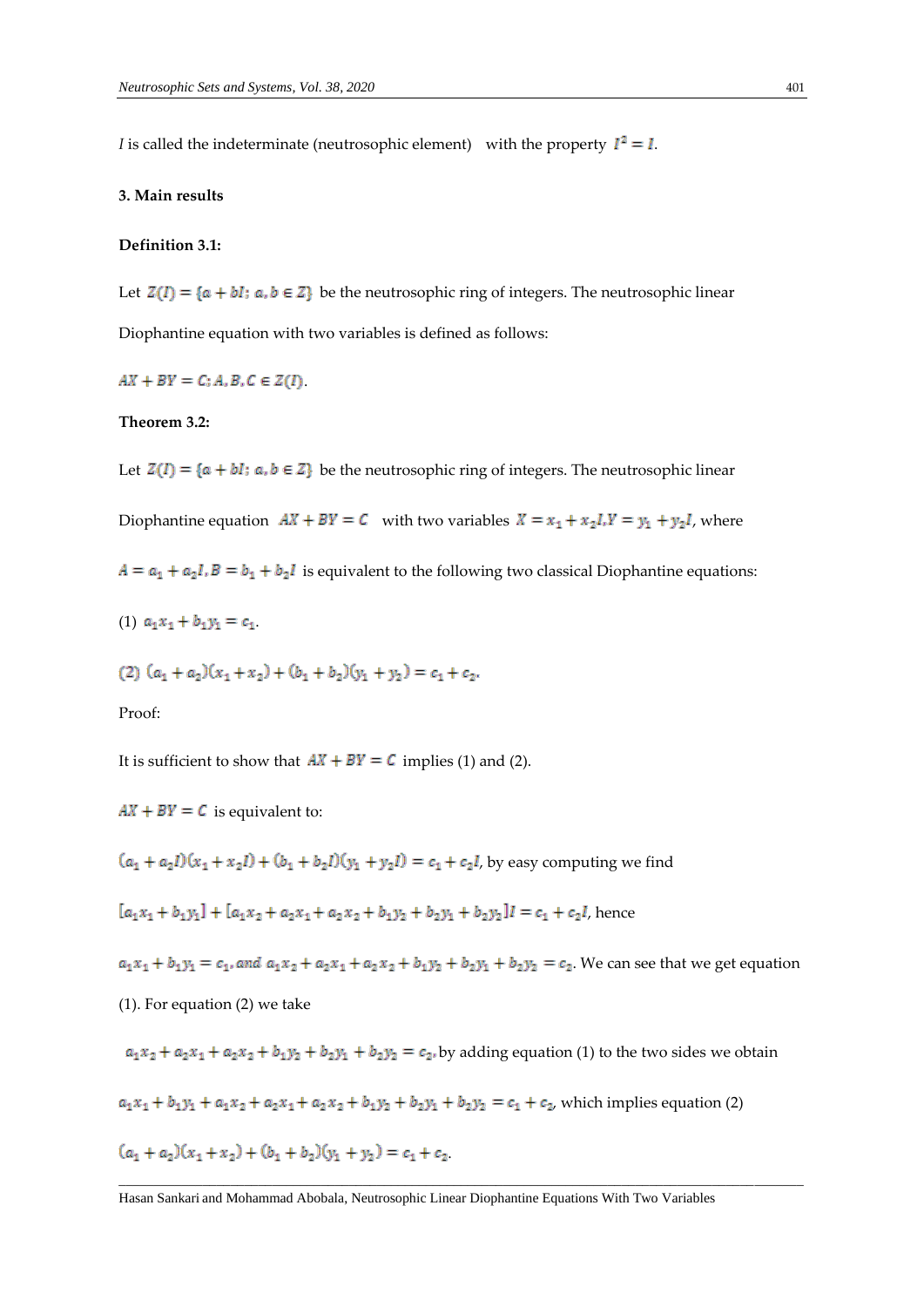The following theorem determines the criteria for the solvability of neutrosophic linear Diophantine equation.

## **Theorem 3.3:**

Let  $Z(I) = \{a + bl : a, b \in Z\}$  be the neutrosophic ring of integers. The neutrosophic linear

Diophantine equation  $AX + BY = C$  with two variables  $X = x_1 + x_2 I$ ,  $Y = y_1 + y_2 I$  and

 $A = a_1 + a_2I$ ,  $B = b_1 + b_2I$  is solvable if and only if  $gcd(a_1, b_1) | c_1$ ,  $gcd(a_1 + a_2, b_1 + b_2) | c_1 + c_2$ .

Proof:

By Theorem 2.1 , we can solve the neutrosophic linear Diophantine equation by solving (1) and (2).

Equation (1) is solvable if and only if  $gcd(a_1, b_1)$   $|c_1|$  according to Theorem 2.1.

Equation (2) is solvable if and only if  $gcd(a_1 + a_2, b_1 + b_2) | c_1 + c_2$  according to Theorem 2.1. Thus our proof is complete.

#### **Example 3.4:**

(a) The neutrosophic Diophantine equation  $(2 + 2I)X + (3 + 4I)Y = 5 + 5I$  is solvable, that is because

gcd(2,3) [5, and gcd (4,7) [10]

(b) The neutrosophic Diophantine equation  $(2 + 3I)X + (4 + 5I)Y = 5 + I$  is not solvable, since

 $gcd(2,4) = 2$  does not divide 5.

Now, we describe an algorithm to solve a neutrosophic linear Diophantine equation  $AX + BY = C$ . **Remark 3.5:**

Let  $Z(I) = \{a + bl : a, b \in Z\}$  be the neutrosophic ring of integers. Consider a neutrosophic linear

 $\overline{a}$  , and the state of the state of the state of the state of the state of the state of the state of the state of the state of the state of the state of the state of the state of the state of the state of the state o

Diophantine equation  $AX + BY = C$  with two variables  $X = x_1 + x_2I$ ,  $Y = y_1 + y_2I$  and

 $A = a_1 + a_2I$ ,  $B = b_1 + b_2I$ . To solve this equation follow these steps:

(a) Check the solvability of  $AX + BY = C$  by Theorem 3.3.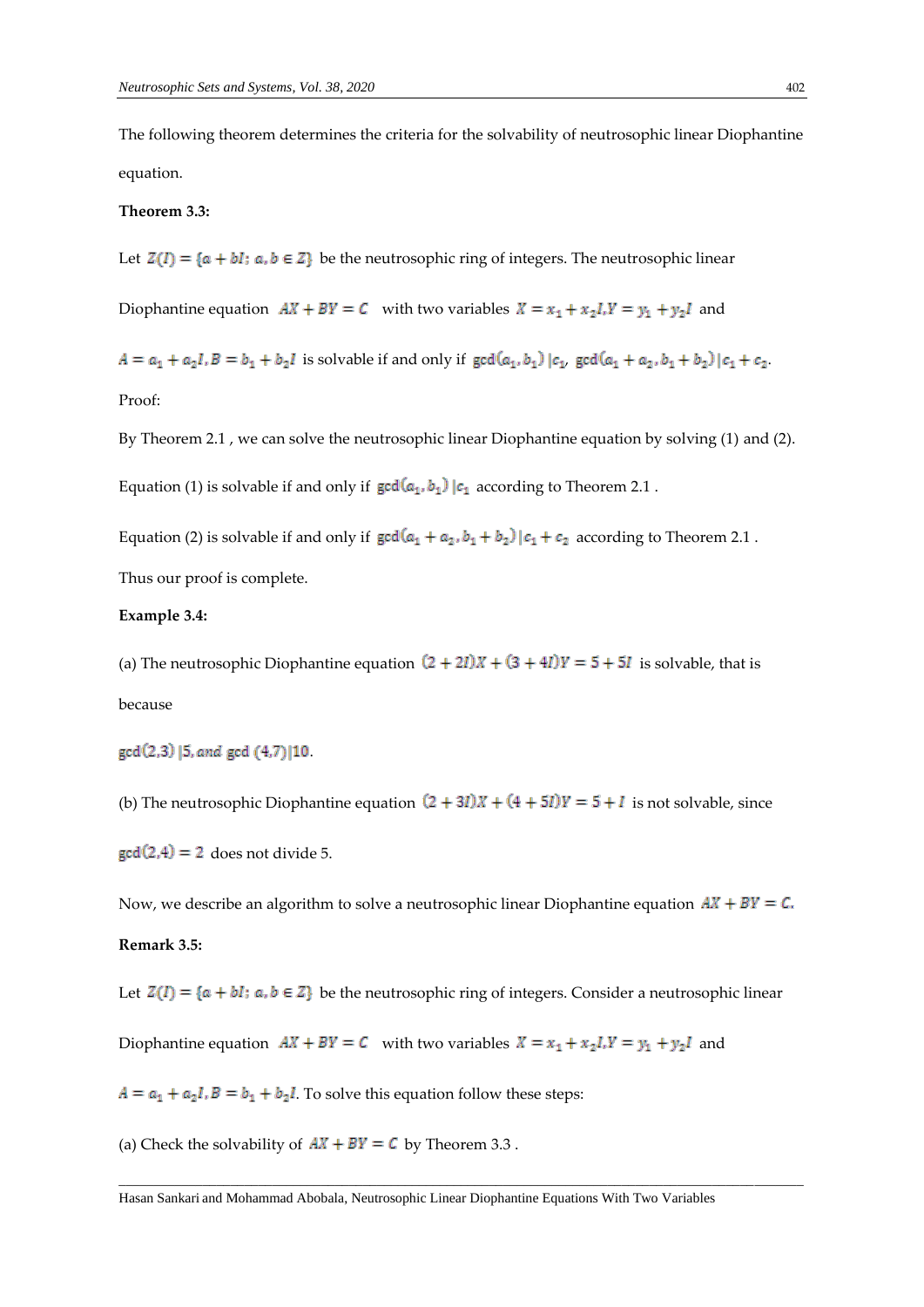- (b) Solve  $a_1x_1 + b_1y_1 = c_1$ .
- (c) Solve  $(a_1 + a_2)(x_1 + x_2) + (b_1 + b_2)(y_1 + y_2) = c_1 + c_2$
- (d) Compute  $x_2, y_2$ .

#### **Example 3.6:**

The neutrosophic Diophantine equation  $(2 + 2I)X + (3 + 4I)Y = 5 + 5I$  is solvable according to Example 3.4 .

 $2x_1 + 3y_1 = 5$  is a classical linear Diophantine equation. It has a solution  $x_1 = 4$ ,  $y_1 = -1$ .

 $(2 + 2)(x_1 + x_2) + (3 + 4)(y_1 + y_2) = 5 + 5$ , i.e  $4M + 7N = 10$ ;  $M = x_1 + x_2$ ,  $N = y_1 + y_2$ . It is a

classical linear Diophantine equation with  $M$ ,  $N$  as variables. It has a solution  $M = -1$ ,  $N = 2$ .

 $x_2 = M - x_1 = -5$ ,  $y_2 = N - y_1 = 3$ , thus the equation  $(2 + 2I)X + (3 + 4I)Y = 5 + 5I$  has a solution

$$
X = 4 - 5I, Y = -1 + 3I
$$

# **Definition 3.7:**

Let  $Z(I_1,I_2) = \{(a, bI_1, cI_2): a, b, c \in \mathbb{Z}\}\)$  be the refined neutrosophic ring of integers. The refined neutrosophic linear Diophantine equation with two variables is defined as follows:

 $AX + BY = C; A, B, C \in Z(I_1, I_2)$ 

# **Theorem 3.8:**

Let  $Z(I_1,I_2) = \{(a, bI_1, cI_2): a, b, c \in \mathbb{Z}\}\)$  be the refined neutrosophic ring of integers,

 $AX + BY = C$ ; A, B, C  $\in Z(I_1, I_2)$  be a refined neutrosophic linear Diophantine equation, where

 $X = (x_0, x_1I_1, x_2I_2), Y = (y_0, y_1I_1, y_2I_2), A = (a_0, a_1I_1, a_2I_2),$ 

 $B = (b_0, b_1, a_1, b_2, a_2), C = (c_0, c_1, a_1, c_2, a_2)$  Then  $AX + BY = C$  is equivalent to the following three

Diophantine equations:

(1)  $a_0x_0 + b_0y_0 = c_0$ .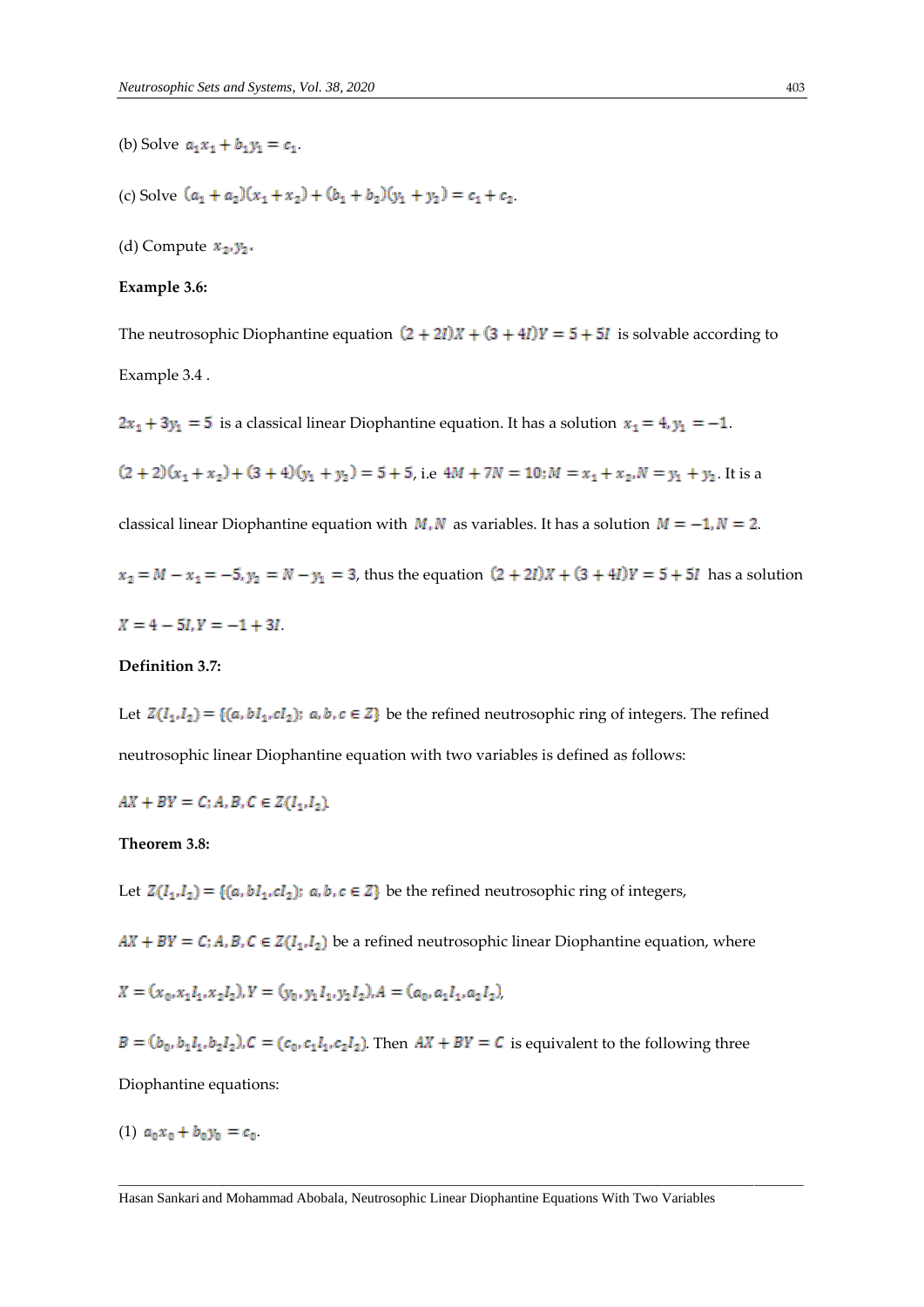(2) 
$$
(a_0 + a_2)(x_0 + x_2) + (b_0 + b_2)(y_0 + y_2) = c_0 + c_2
$$
.

$$
(3) (a_0 + a_1 + a_2)(x_0 + x_1 + x_2) + (b_0 + b_1 + b_2)(y_0 + y_1 + y_2) = c_0 + c_1 + c_2.
$$

Proof:

By replacing  $A, B, C, X, Y$  we find

$$
AX = (a_0, a_1I_1, a_2I_2)(x_0, x_1I_1, x_2I_2) =
$$

$$
(a_0x_0,[a_0x_1+a_1x_0+a_1x_1+a_1x_2+a_2x_1]l_1,[a_0x_2+a_2x_0+a_2x_2]l_2)
$$

$$
BY = (b_0, b_1l_1, b_2l_2)(y_0, y_1l_1, y_2l_2) =
$$

 $(b_0y_0, [b_0y_1 + b_1y_0 + b_1y_1 + b_1y_2 + b_2y_1]I_1, [b_0y_2 + b_2y_0 + b_2y_2]I_2$ , thus the equation

 $AX + BY = C$  implies

<sup>(\*)</sup> 
$$
a_0 x_0 + b_0 y_0 = c_0
$$
. (Equation (1)).

$$
^{(*)}a_0x_2 + a_2x_0 + a_2x_2 + b_0y_2 + b_2y_0 + b_2y_2 = c_2
$$

(\*\*\*)  $a_0x_1 + a_1x_0 + a_1x_1 + a_1x_2 + a_2x_1 + b_0y_1 + b_1y_0 + b_1y_1 + b_1y_2 + b_2y_1 = c_1$ 

By adding (\*) to (\*\*) we get  $(a_0 + a_2)(x_0 + x_2) + (b_0 + b_2)(y_0 + y_2) = c_0 + c_2$ . (Equation (2)). By adding (2) to (\*\*\*) we get

 $(a_0 + a_1 + a_2)(x_0 + x_1 + x_2) + (b_0 + b_1 + b_2)(y_0 + y_1 + y_2) = c_0 + c_1 + c_2$ . (Equation (3)).

# **Theorem 3.9:**

Let  $Z(I_1,I_2) = \{(a, bI_1, cI_2): a, b, c \in \mathbb{Z}\}\)$  be the refined neutrosophic ring of integers,

 $AX + BY = C$ ; A, B, C  $\in Z(I_1, I_2)$  be a refined neutrosophic linear Diophantine equation, where

$$
X = (x_0, x_1I_1, x_2I_2), Y = (y_0, y_1I_1, y_2I_2), A = (a_0, a_1I_1, a_2I_2)
$$

 $B = (b_0, b_1I_1, b_2I_2), C = (c_0, c_1I_1, c_2I_2)$ . Then  $AX + BY = C$  is solvable if and only if:

(a)  $gcd(a_0, b_0) | c_0$ .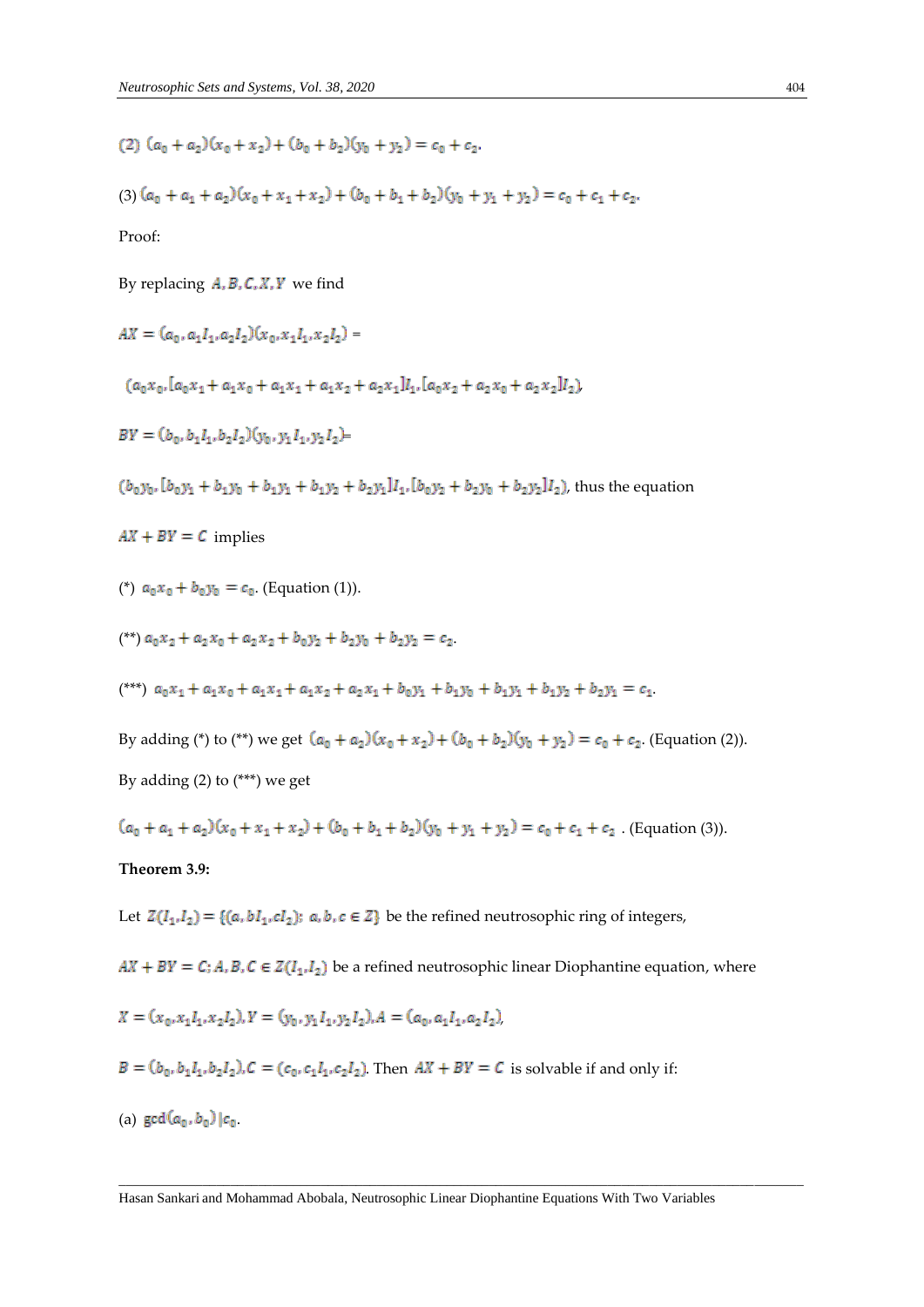(b)  $\gcd(a_0 + a_2, b_0 + b_2) | c_0 + c_2$ .

(c)  $\gcd(a_0 + a_1 + a_2, b_0 + b_1 + b_2) | c_0 + c_1 + c_2$ 

The proof is similar to that of Theorem 3.3.

#### **Example 3.10:**

(a) Consider the refined neutrosophic linear Diophantine equation

 $(1, 2I_1, 3I_2)$ ,  $X + (3, 3I_1, 8I_2)Y = (2, 4I_1, I_2)$ , we have

 $gcd(1,3) = 1|2$ ,  $gcd(1 + 3,3 + 8) = gcd(4,11) = 1|(2 + 1 = 3)$ ,

 $gcd(1 + 2 + 3, 3 + 3 + 8) = gcd(6, 14) = 2$  which does not divide  $2 + 4 + 1 = 7$ , thus it is not solvable.

(b) Consider the refined neutrosophic linear Diophantine equation

 $(1, 2I_1, 3I_2)$ ,  $X + (3, 3I_1, 8I_2)Y = (2, 4I_1, 2I_2)$ , we have

 $gcd(1,3) = 1|2$ ,  $gcd(1 + 3,3 + 8) = gcd(4,11) = 1|(2 + 2 = 4)$ ,

 $gcd(1 + 2 + 3, 3 + 3 + 8) = gcd(6, 14) = 2[(2 + 4 + 2 = 8)]$ . Thus it is solvable.

## **Remark 3.11:**

Let  $Z(I_1,I_2) = \{(a, bI_1, cI_2): a, b, c \in Z\}$  be the refined neutrosophic ring of integers,

 $AX + BY = C$ ; A, B, C  $\in Z(I_1, I_2)$  be a refined neutrosophic linear Diophantine equation, where

 $X = (x_0, x_1I_1, x_2I_2), Y = (y_0, y_1I_1, y_2I_2), A = (a_0, a_1I_1, a_2I_2),$ 

 $B=(b_0,b_1I_1,b_2I_2), C=(c_0,c_1I_1,c_2I_2)$ , we summarize the algorithm of solution as follows:

(a) Check the solvability condition.

- (b) Solve  $a_0x_0 + b_0y_0 = c_0$ .
- (c) Solve  $(a_0 + a_2)(x_0 + x_2) + (b_0 + b_2)(y_0 + y_2) = c_0 + c_2$ .
- (d) Compute  $x_2, y_2$ .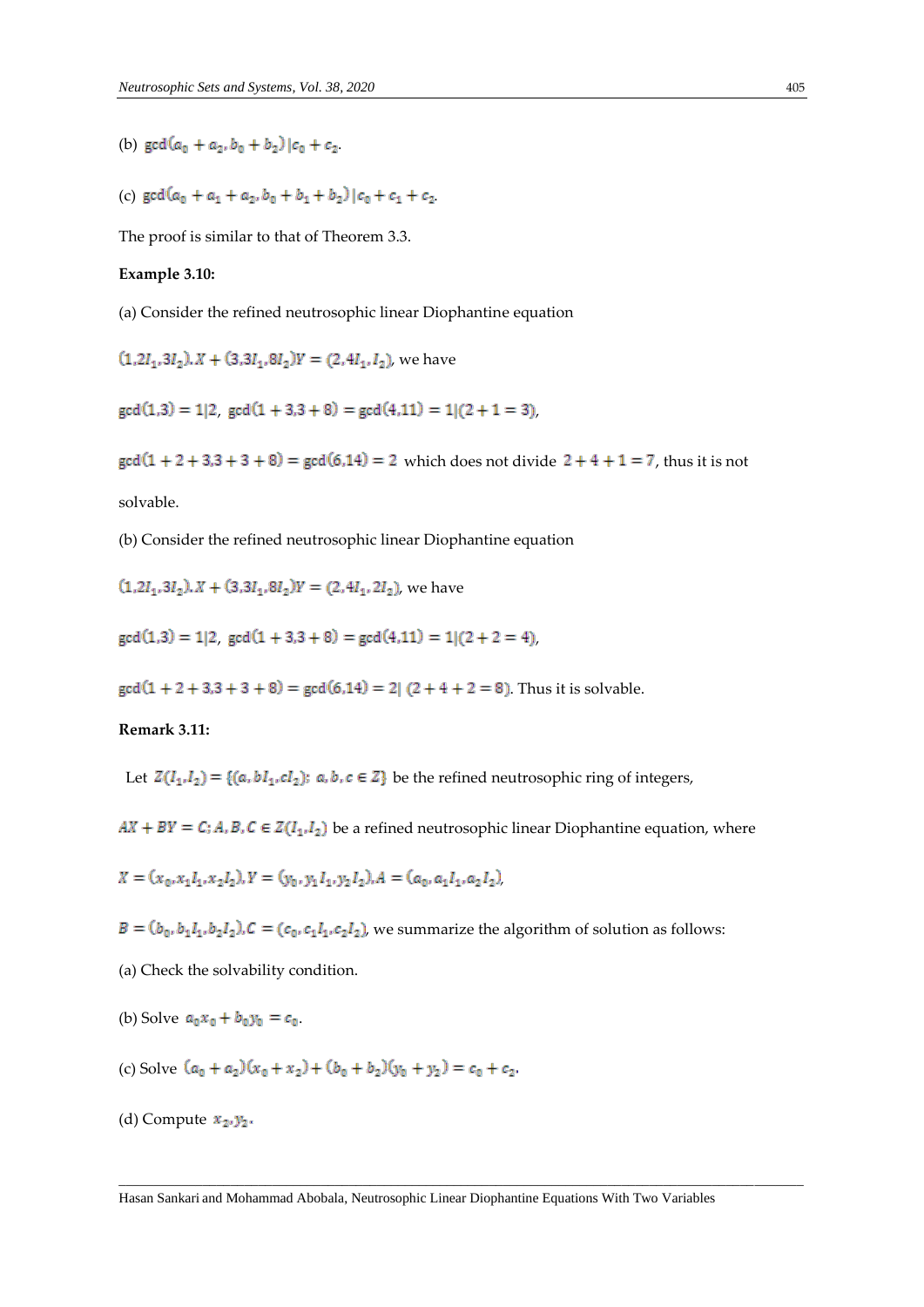(e) Solve  $(a_0 + a_1 + a_2)(x_0 + x_1 + x_2) + (b_0 + b_1 + b_2)(y_0 + y_1 + y_2) = c_0 + c_1 + c_2$ 

(f) Compute  $x_1, y_1$ .

# **Example 3.12:**

According to Example 3.10, we found that  $(1, 2I_1, 3I_2)$ ,  $X + (3, 3I_1, 8I_2)Y = (2, 4I_1, 2I_2)$  is solvable.

We consider  $x_0 + 3y_0 = 2$  . It has a solution  $x_0 = -1, y_0 = 1$  We take  $(1+3)(x_0 + x_2) + (3+8)(y_0 + y_2) = 2 + 2$ , i.e  $4M + 11N = 4$ ;  $M = x_0 + x_2$ , and  $N = y_0 + y_2$ , it has a solution  $M = 1, N = 0$ , thus  $x_2 = M - x_0 = 2, y_2 = N - y_0 = -1$ . The third equation is  $(1 + 2 + 3)(x_0 + x_1 + x_2) + (3 + 3 + 8)(y_0 + y_1 + y_2) = 2 + 4 + 2$ , i.e  $65 + 14T = 8$ ;  $S = x_0 + x_1 + x_2$ ,  $T = y_0 + y_1 + y_2$ . It has a solution  $S = -1$ ,  $T = 1$ , thus  $x_1 = S - x_0 - x_2 = -2$ ,  $y_1 = T - y_0 - y_2 = 1$ . The solution of  $(1, 2I_1, 3I_2)$ ,  $X + (3, 3I_1, 8I_2)Y = (2, 4I_1, 2I_2)$  is  $X = (-1, -2I_1, 2I_2)$ ,  $Y = (1, I_1, -I_2)$ .

# **5. Conclusion**

In this paper, we have determined the criteria for the solvability of linear Diophantine equation in the neutrosophic ring of integers and refined neutrosophic rings of integers by finding the relationship between neutrosophic equations and classical equations. Also, we have presented an algorithm which gives a solution of these equations, and constructed some examples to clarify the validity of this work.

**Funding:**: This research received no external funding

**Conflicts of Interest:** The authors declare no conflict of interest

#### **References**

[1]. Abobala, M., "Classical Homomorphisms Between Refined Neutrosophic Rings and Neutrosophic Rings", International Journal of Neutrosophic Science, Vol. 5, pp.72-75, 2020.

[2].Abobala, M., "On Some Special Substructures of Neutrosophic Rings and Their Properties", International Journal of Neutrosophic Science", Vol. 4 , pp.72-81, 2020.

 $\overline{a}$  , and the state of the state of the state of the state of the state of the state of the state of the state of the state of the state of the state of the state of the state of the state of the state of the state o

Hasan Sankari and Mohammad Abobala, Neutrosophic Linear Diophantine Equations With Two Variables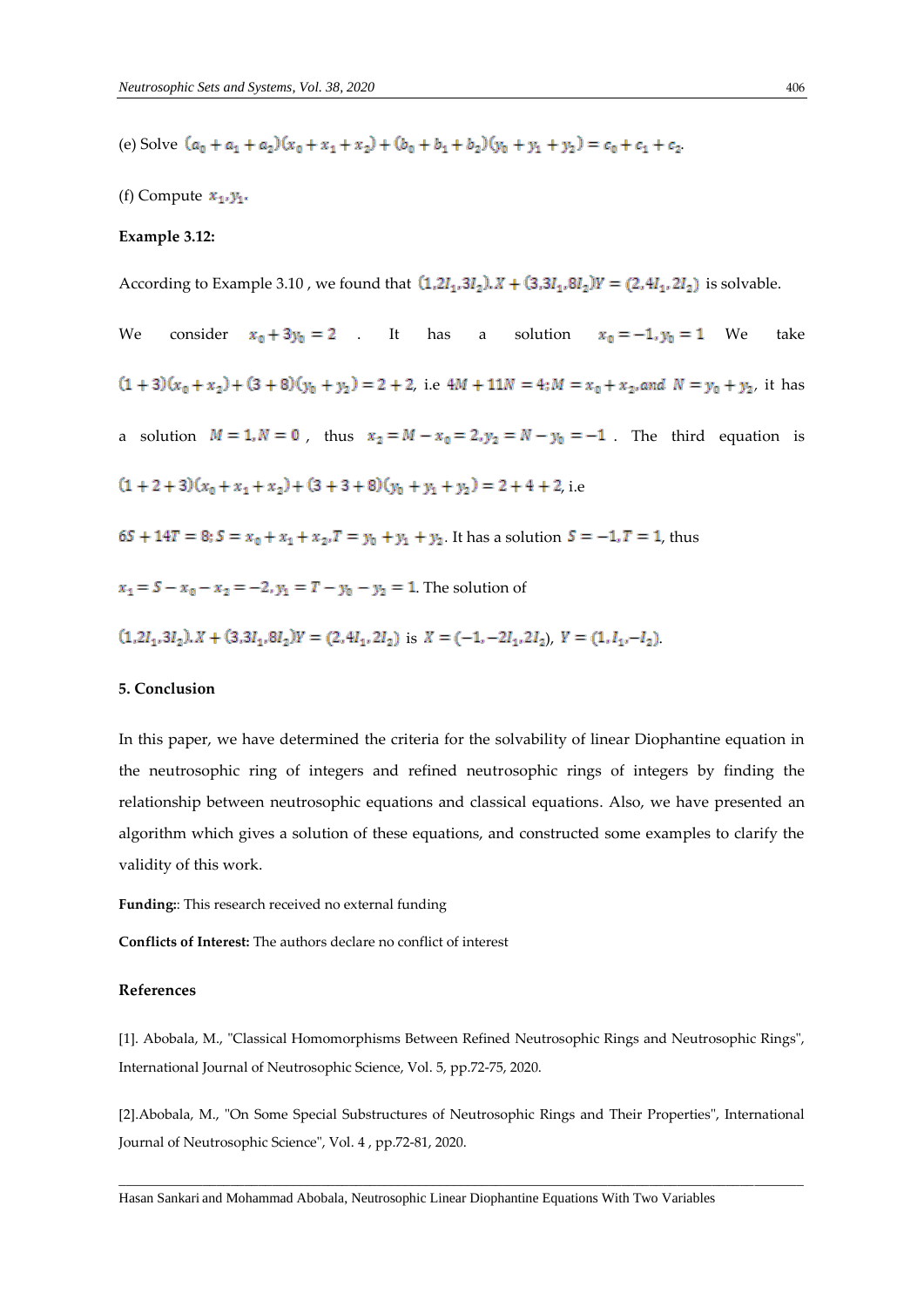[3].Abobala, M., "On Some Special Substructures of Refined Neutrosophic Rings", International Journal of Neutrosophic Science, Vol. 5, pp.59-66, 2020.

- [4].Adeleke, E.O., Agboola, A.A.A., and Smarandache, F., "Refined Neutrosophic Rings I", International Journal
- of Neutrosophic Science, Vol 2 , pp 77-81, 2020.
- [5].Agboola, A.A.A., Akwu, A.D., and Oyebo, Y.T., "Neutrosophic Groups and Subgroups", International .J .Math. Combin, Vol. 3, pp. 1-9, 2012.
- [6].Agboola, A.A.A., Akinola, A.D., and Oyebola, O.Y.," Neutrosophic Rings I ", International J. Math combin, Vol 4,pp 1-14, 2011.
- [7]. Ceven, Y., and Tekin, S., " Some Properties of Neutrosophic Integers", Kırklareli University Journal of Engineering and Science, Vol. 6, pp.50-59, 2020.
- [8].Kandasamy, V.W.B., and Smarandache, F., "Some Neutrosophic Algebraic Structures and Neutrosophic
- N-Algebraic Structures", Hexis, Phonex, Arizona 2006.
- [9]. Sankari, H., " Number Theory", Tishreen University Press, pp. 123-201, 2017.
- [10].Smarandache, F., and Abobala, M., "n-Refined Neutrosophic Rings", International Journal of Neutrosophic Science, Vol. 6, pp.83-90 , 2020.
- [11] Smarandache, F., and Abobala, M., "n-Refined neutrosophic Vector Spaces", International Journal of Neutrosophic Science, Vol. 7, pp. 47-54, 2020.

[12] Abdel-Basst, Mohamed, Rehab Mohamed, and Mohamed Elhoseny. "<? covid19?> A model for the effective COVID-19 identification in uncertainty environment using primary symptoms and CT scans." Health Informatics Journal (2020): 1460458220952918.

[13] Abdel-Basset, M., Gamal, A., Son, L. H., & Smarandache, F. (2020). A Bipolar Neutrosophic Multi Criteria Decision Making Framework for Professional Selection. Applied Sciences, 10(4), 1202.

[14] Abdel-Basset, M., Gamal, A., Chakrabortty, R. K., & Ryan, M. A new hybrid multi-criteria decision-making approach for location selection of sustainable offshore wind energy stations: A case study. Journal of Cleaner Production, 280, 124462.

[15] Abdel-Basst, M., Mohamed, R., & Elhoseny, M. (2020). A novel framework to evaluate innovation value proposition for smart product-service systems. Environmental Technology & Innovation, 101036.